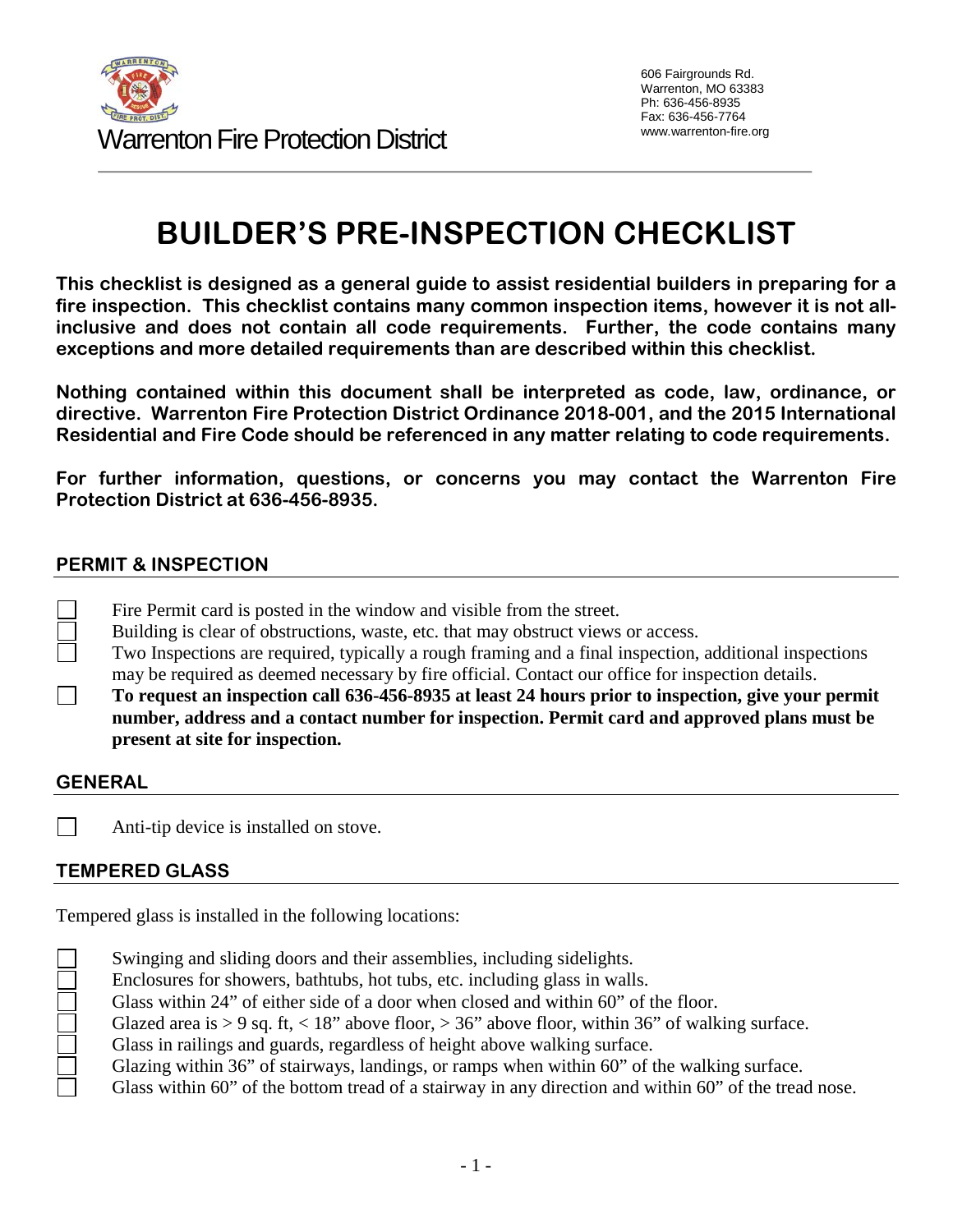## **GARAGE SEPARATION**

The following applies to a fire separation between garage and living space areas

- Doors must be 20 minute labeled fire-rated or solid wood core not less than 1  $\frac{3}{4}$ " thick and must have a  $\Box$ self closing device
	- $\frac{1}{2}$ " Type X drywall separates the garage from the living space and attic area.
	- 5/8" drywall separates garage from living area above the garage and structural supporting members.
	- All ductwork in garage is covered with drywall and does not serve any garage area.
	- Garage floor is non-combustible material and is sloped toward the vehicle entry doorway.

## **EMERGENCY ESCAPE & RESCUE OPENINGS**

Emergency escape and rescue openings are typically windows, but can be doors as well, but must exit directly to the exterior. Minimum requirements are 5.7 sq. ft. net clear opening, min. 24" high opening, min. 20" wide opening, and max. 44" sill height.

- $\mathbf{L}$ Basements with habitable space and every sleeping room shall have at least one emergency escape and rescue opening.
	- The net clear opening requirements are obtained by normal operation from the inside.
	- Operational from the inside without the use of keys or tools.
		- Openings below the adjacent ground elevation are provided with a window well (add'l requirements)

## **MEANS OF EGRESS**

DE L'INDENSION ANNEXEMBLE DE L'ANNEXE

All hallways are not less than 36" wide. Main exit door is a side hinged door, min. 36" wide and 80" high, exiting directly to the exterior. Main exit door is readily openable from the inside without the use of keys, special knowledge, or effort. Stairways are not less than 36" wide above the handrail. Stairways are not less than 31.5" wide at and below the handrail, if only one is provided. Stairways are not less than 27" wide at and below the handrails, if two are provided. Handrails do not project more than 4.5" on either side of the stairway. Stairway headroom is a minimum of 6' 8" throughout. Minimum tread depth is 9", measured nose to nose. Maximum riser height is  $8\frac{1}{4}$ " measured top of tread to top of tread. Maximum 3/8" difference between any two treads or risers. Minimum <sup>3</sup>/4" nosing on all treads, maximum 1 <sup>1</sup>/4". A landing is provided at the top and bottom of each stairway if the door swings over the stairs. Landings are min. 36" wide and 36" measured in the direction of travel. Handrails are provided on at least one side of a continuous run of stairs with 4 or more risers. Handrails are continuous from top to bottom of run (top riser to bottom riser). Handrails are 34" – 38" in height, measured from the top of the handrail to the tread nose plane. Handrails shall have a min. 1 ½" between the wall and the handrail. Handrail ends are returned to the wall, terminated into a newel post or safety terminal. Circular handrails: Min. 1 ¼" diameter, max. 2" diameter. Handrails not circular: Max cross section dimension of 2 ¼" and must be graspable. Stairways are provided with illumination which illuminates the treads and landings.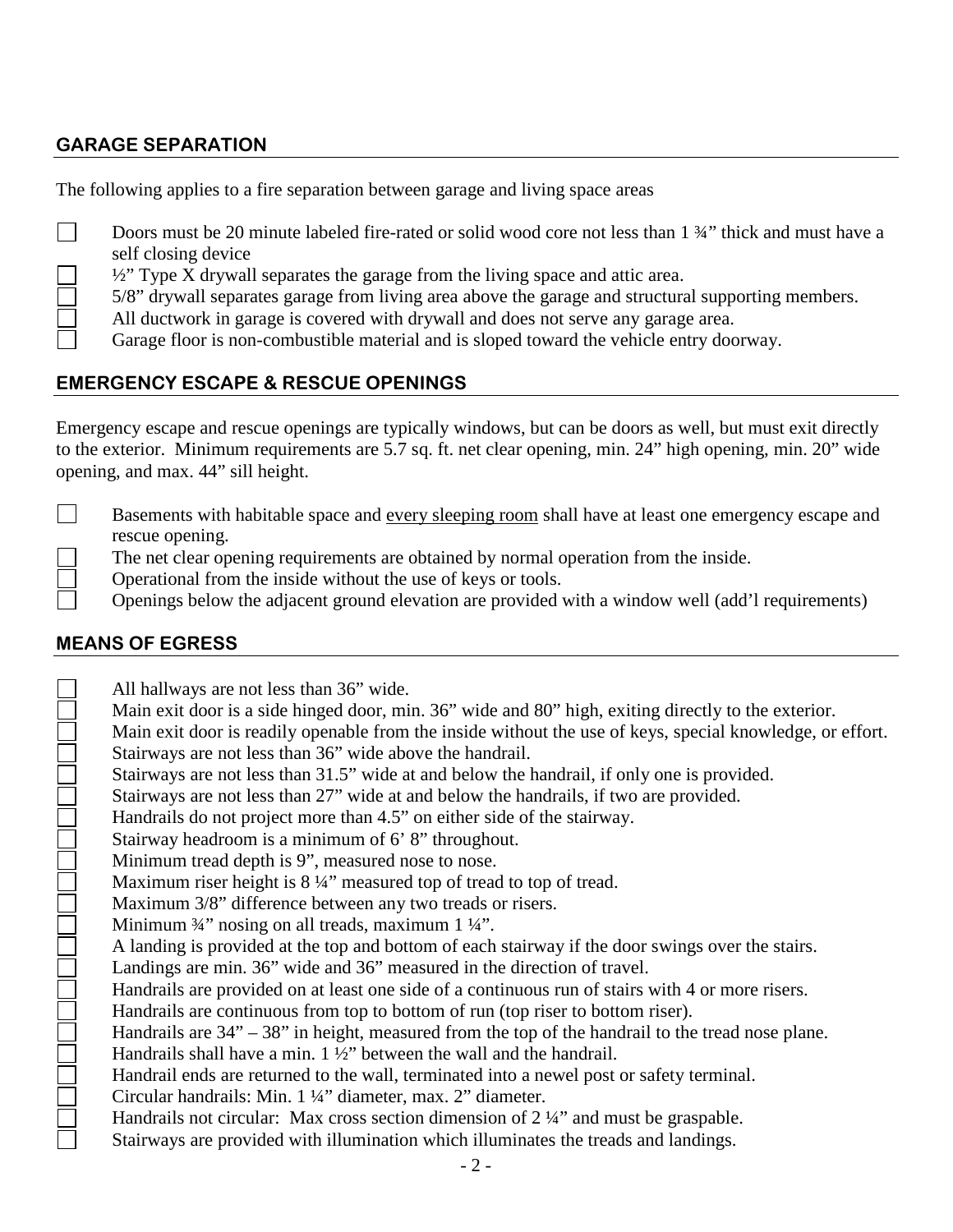## **GUARDS**

| $\mathcal{L}$ | Guards on porches, balconies, raised floor areas, etc. more than 30" above floor or grade. |
|---------------|--------------------------------------------------------------------------------------------|
|               | Guards are min. 36" in height.                                                             |
|               | Guards on open sides of stairs are a minimum of 34" in height.                             |
|               | A 4" sphere cannot pass through guards, rails, balusters, etc.                             |
|               |                                                                                            |

#### **SMOKE ALARMS**

- All smoke alarms are hardwired w/ battery back up and interconnected.
- Smoke alarms and installation are NFPA 72 compliant.
- At least one smoke alarm is located in:
- Each sleeping room. (not on AFCI circuits)
- In the immediate vicinity of each sleeping room.
- On every story or level.
- Enclosed mechanical rooms.
	- Smoke alarms are a minimum of 36" from return air vents.
- Smoke alarms are located a minimum of 4" from any sidewall, regardless of angle.
- Coffered ceilings: Smoke alarms are installed on the highest portion of the ceiling.
- Vault ceilings: Smoke alarms are located within  $12 36$ " of the peak.

## **PREMISES IDENTIFICATION**

| Street address is permanently affixed to structure.                                                |
|----------------------------------------------------------------------------------------------------|
| Arabic or block numerals are a min. 4" high and $\frac{1}{2}$ " stroke width.                      |
| Numbers are high contrast to the background and not shiny, reflective, or polished.                |
| Address is plainly visible from the street on which the building fronts.                           |
| If building is set back more than 75' from the street, additional address is within 35' of street. |
| Street address does not contain script or spelled out numbers.                                     |
|                                                                                                    |

## **FIREBLOCKING**

| Concealed draft openings, concealed stud walls, partitions, furred walls, and parallel rows of studs are                                                                                                                                                                                                                                               |
|--------------------------------------------------------------------------------------------------------------------------------------------------------------------------------------------------------------------------------------------------------------------------------------------------------------------------------------------------------|
| fireblocked at:                                                                                                                                                                                                                                                                                                                                        |
| Vertically at floor and ceiling levels.<br>$\mathbf{1}$ , $\mathbf{1}$ , $\mathbf{1}$ , $\mathbf{1}$ , $\mathbf{1}$ , $\mathbf{1}$ , $\mathbf{1}$ , $\mathbf{1}$ , $\mathbf{1}$ , $\mathbf{1}$ , $\mathbf{1}$ , $\mathbf{1}$ , $\mathbf{1}$ , $\mathbf{1}$ , $\mathbf{1}$ , $\mathbf{1}$ , $\mathbf{1}$ , $\mathbf{1}$ , $\mathbf{1}$ , $\mathbf{1}$ , |

- Horizontally at intervals not exceeding 10'.
- Fireblocking is complete at interconnections between vertical and horizontal concealed spaces. (Soffits, drop ceilings, cove ceilings, etc.)
- Between stair stringers at the top and bottom of the run.
- All openings around vents, pipes, and ducts at ceiling and floor level with an approved material.
- Fireplace chimney or vent chases. (See Fireplace & Chimney section.)
- The integrity of all fireblocks are maintained and secured in place.
	- All floor assemblies not using dimensional lumber or structural composite lumber equal to or greater than 2-inch by 10-inch nominal dimension shall be protected on the underside of the floor framing member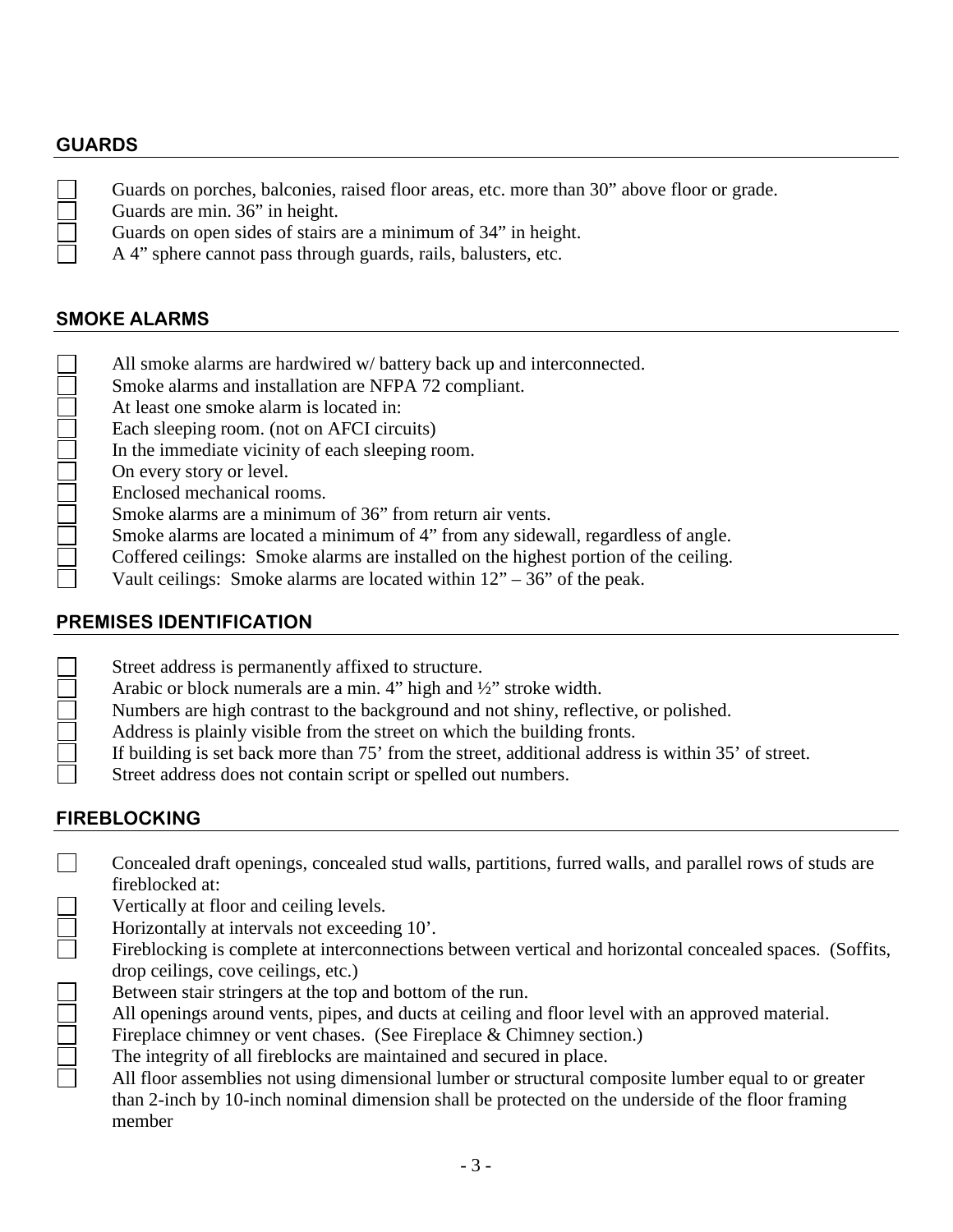#### APPROVED FIREBLOCKING MATERIALS:

- 1. 2" nominal lumber
- 2. ¾" plywood, particleboard, or OSB
- 3. 5/8" Type X drywall
- 4. 28 gauge galvanized steel or tin
- 5. UL listed fire caulk or other caulk approved by the Fire Code Official.

## **FIREPLACES & CHIMNEYS**

## SOLID FUEL BURNING (PRE-MANUFACTURED)

|  | Fireplace chases are protected from the living space with min. 5/8" Type X drywall. |
|--|-------------------------------------------------------------------------------------|
|  |                                                                                     |

- Chase drywall extends past the attic area to the roof sheathing. (Attic space separated from chase.)
- Chase must be vertically fireblocked at each floor/ceiling level.
- Minimum 2" clearance to combustibles is maintained from the chimney/flue.
- Appropriate clearance is maintained from the firebox, per manufacturers specifications.
- Fireplace and chimney are installed properly and per manufacturer specifications.
- Manufacturers instructions and operating guide remain with the fireplace until final inspection.

## GAS FIRED APPLIANCES

- Chase must be vertically fireblocked at each floor/ceiling level.
- Appropriate clearance is maintained from the firebox and flue/vent, per manufacturers specifications.
- Fireplace and chimney are installed properly and per manufacturer specifications.
- Manufacturers instructions and operating guide remain with the fireplace until final inspection.
- Gas shutoff, separate from the appliance, is located within 6' of the fireplace.

# **CLOTHES DRYER EXHAUST DUCT**

- Exhaust duct is independent of other systems and terminates on the outside of the building.
	- Screens are not installed at the duct termination.
	- Ducts are not connected with metal screws or other fastening means which extend into the duct. Joints run in the direction of air flow.
	- Maximum duct length is 25'. (Reduce 2.5' for 45 degree angles and 5' for 90 degree angles.)

# **RETURN AIR & PLENUMS**

- Return air vents not located in closets, bathrooms, toilet rooms, kitchen, garage, or mechanical rooms. Return air ducts are isolated from other concealed spaces by approved fireblocking.
- Return air ducts do not communicate between floors.
- Material installed in return air ducts is non-combustible or "plenum rated".
- Wiring passing through the duct perpendicular to the duct is fire caulked at each stud space.
- Wiring does not run parallel or with the return air duct.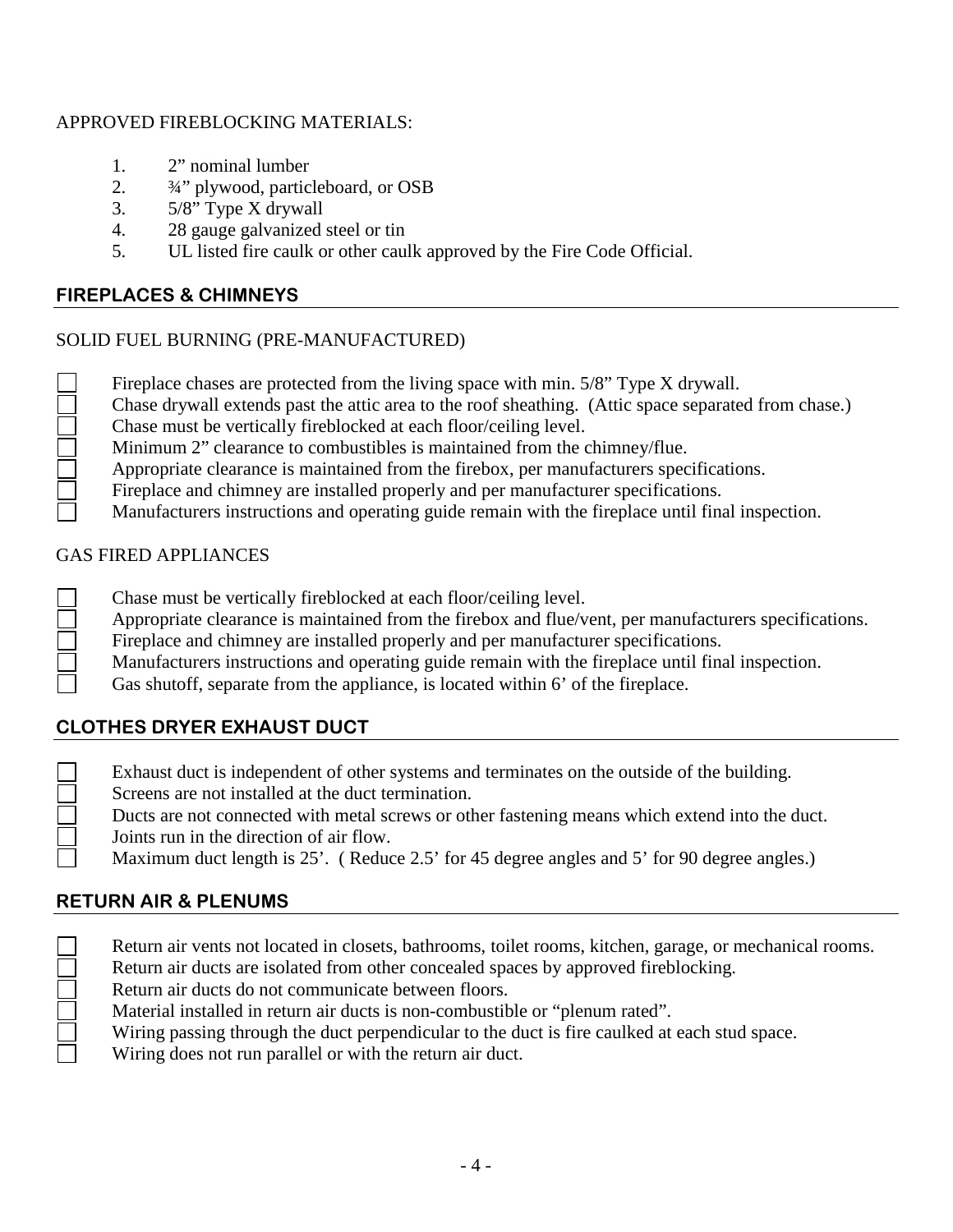## **FUEL GAS**

| Appliances are not located in sleeping rooms, bathrooms, toilet rooms, storage closets.                 |
|---------------------------------------------------------------------------------------------------------|
| Other than black steel pipe, must have yellow labels with black "GAS" letters every 5 feet.             |
| Each appliance has a shutoff valve separate from the appliance and within 6'.                           |
| Shutoff valves are not located in concealed spaces or return air ducts.                                 |
| Appliance vents are adequately supported.                                                               |
| Horizontal exhaust vent runs are a minimum of $\frac{1}{4}$ rise for every 1' of length.                |
| Appliances have safety covers installed.                                                                |
| Water heaters have a pressure/temperature relief device and discharge which extends within 6" of floor. |

## **ELECTRICAL**

## ELECTRIC PANELS

- Electrical panel clearance: 30" width, 36" depth, 78" height.
- Piping, drains, etc. are not installed above panel.
- Illumination is provided in the area of the panel.
- No open knock outs; and penetrating wiring protected with grommets or other approved means.
- Each circuit is labeled to indicate purpose or use on the face or inside of the door.

Panel is effectively grounded.

#### WIRING METHODS

- $\Box$ Cable may not be attached to the bottom of joists it must be run through bored holes in the joist or on running boards.
	- All cable is protected from physical damage.
	- Floor boxes are specifically listed for the application.
	- Receptacles are not installed within a bathtub or shower space.
		- All splices and taps are contained within a junction box, receptacle box, or other approved method.
		- All junction boxes, receptacles, switches, etc. are covered and protected with faceplates.

#### GROUND FAULT, ARC FAULT CIRCUIT INTERRUPTERS AND TAMPER RESISTANT RECEPTACLES

| Receptacles are GFCI protected in the following locations:                                            |
|-------------------------------------------------------------------------------------------------------|
| <b>Bathrooms</b>                                                                                      |
| Garage and accessory buildings                                                                        |
| <b>Outdoors</b>                                                                                       |
| Unfinished basements                                                                                  |
| Kitchen (receptacles on all countertop surfaces)                                                      |
| Bar Sink (receptacles serving the countertop surface within 6' of the outside sink edge.)             |
| AFCI protection is provided for all bedroom circuits.                                                 |
| Smoke alarms are not on AFCI or GFCI circuits.                                                        |
| Tamper resistant receptacles in all areas except, receptacles that are more than 5.5 above the floor, |
| where they are next of a luminaire or enpliance or gingle receptedly for a gingle enpliance or a dupl |

where they are part of a luminaire or appliance, or single receptacle for a single appliance or a duplex receptacle for two appliances where such receptacles are located in spaces dedicated for the appliances